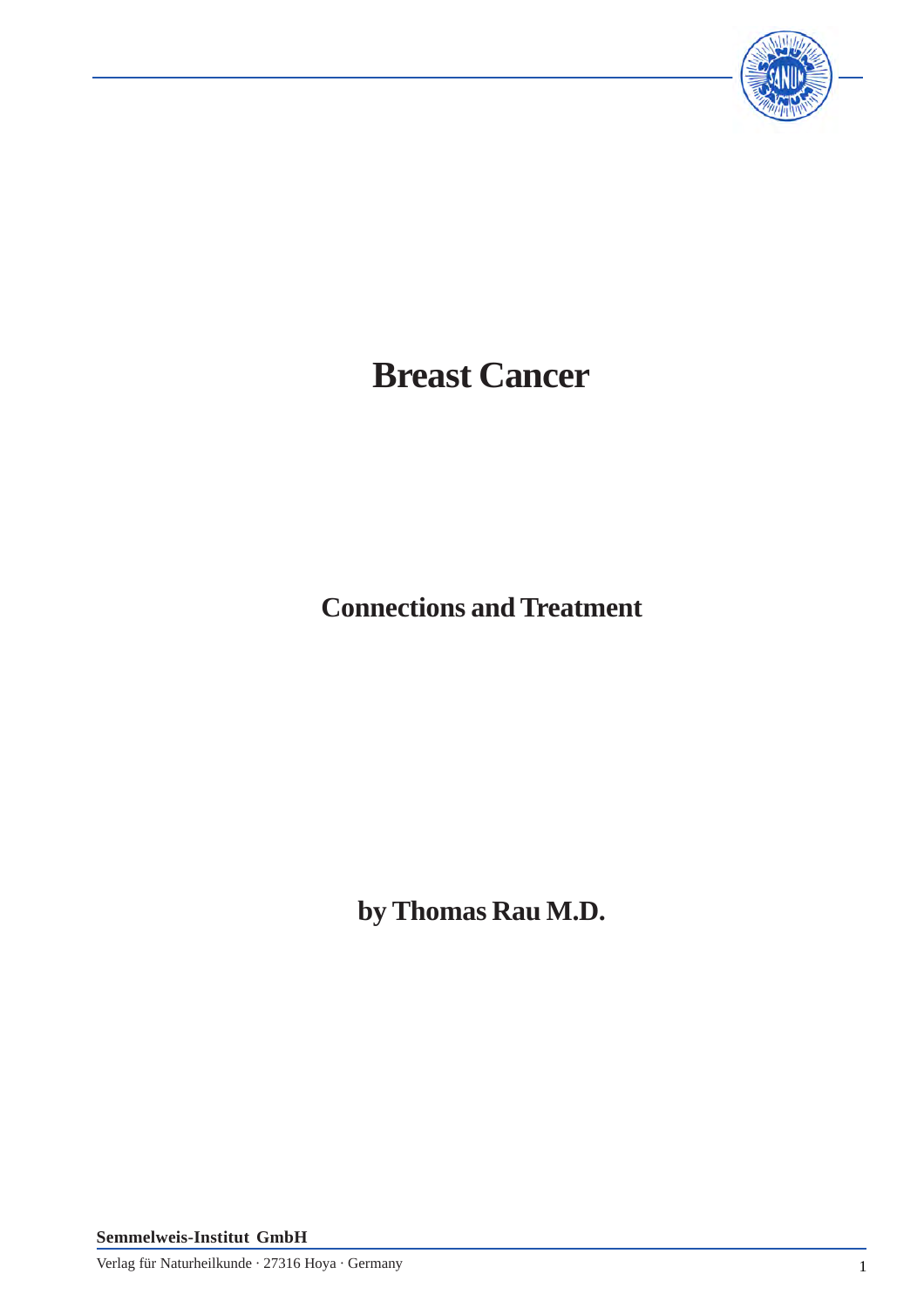

., He who acts differently, must think differently"

### **1. Fundamentals of Carcinogenesis**

Cancer is always a dynamic process, never a fixed unit or a morphological problem. Healing is only possible, if the causative factors which resulted in the cancer, are removed with it. Biological cancer treatment is therefore a life-long process, first tackling the "state" the human being - and not just the "terrorist" - the cancer.

The genesis of tumours is always multi-causal; among the important triggers we can pick out here: toxins and disturbance foci, disorders of the intestinal system, oxidative processes, plus life's events and the patient's disposition.

I shall now go into some of the causes.

### **1.1. Toxins and Disturbance Foci as Causes of Cancer**

In patients with mammary cancer, things which particularly need to be checked are toxic pollution with mercury, silicone and xenohormones, plus the œstrogen level (3 to 16-OH-œstradiol ratio). Frequently, elevated mercury levels can be found in the breast tissue of the women affected. Besides this, a link exists between silicone implants and the incidence of mammary cancer. Xenohormones (chemically adapted hormones) have a carcinogenic action. (Prostate and bladder cancers are often connected with mercury and cadmium intoxication, colonic cancer with mercury, lead and tin, plus bacterial toxins).



In 95% of patients with breast cancer, disturbance foci were found in the teeth on the stomach meridian; thus it is indispensable to carry out a thorough examination of the teeth, including X-rays. This is shown by Figs. 2, 3, 4, 5 and 6.

### **1.2. Disordered Intestinal System as a Cause of Cancer**

Every cancer patient exhibits a depressed complement of anærobic, acid-forming intestinal bacteria (Lactophilus, Bacteroides, Bifidus); in over 80% of those affected there is a food allergy present. One's choice of food can

act either to protect from cancer or to favour its development. For this reason, in the Biological treatment of cancer, regeneration of the gut and an appropriate diet occupy a large space. (See section on treatment).

# **1.3. Breast Cancer and Hormonal Influences**

Physiologically, the mammary gland is under the influence, and affected by the interaction, of various hormones. If the body's own regulation declines, or if hormones from external sources upset the balance, then the risk of cancer increases.



*Fig. 2. Typical Dental Disturbance Field situation on Stomach Meridian; this can be an energetic supporter of breast cancer*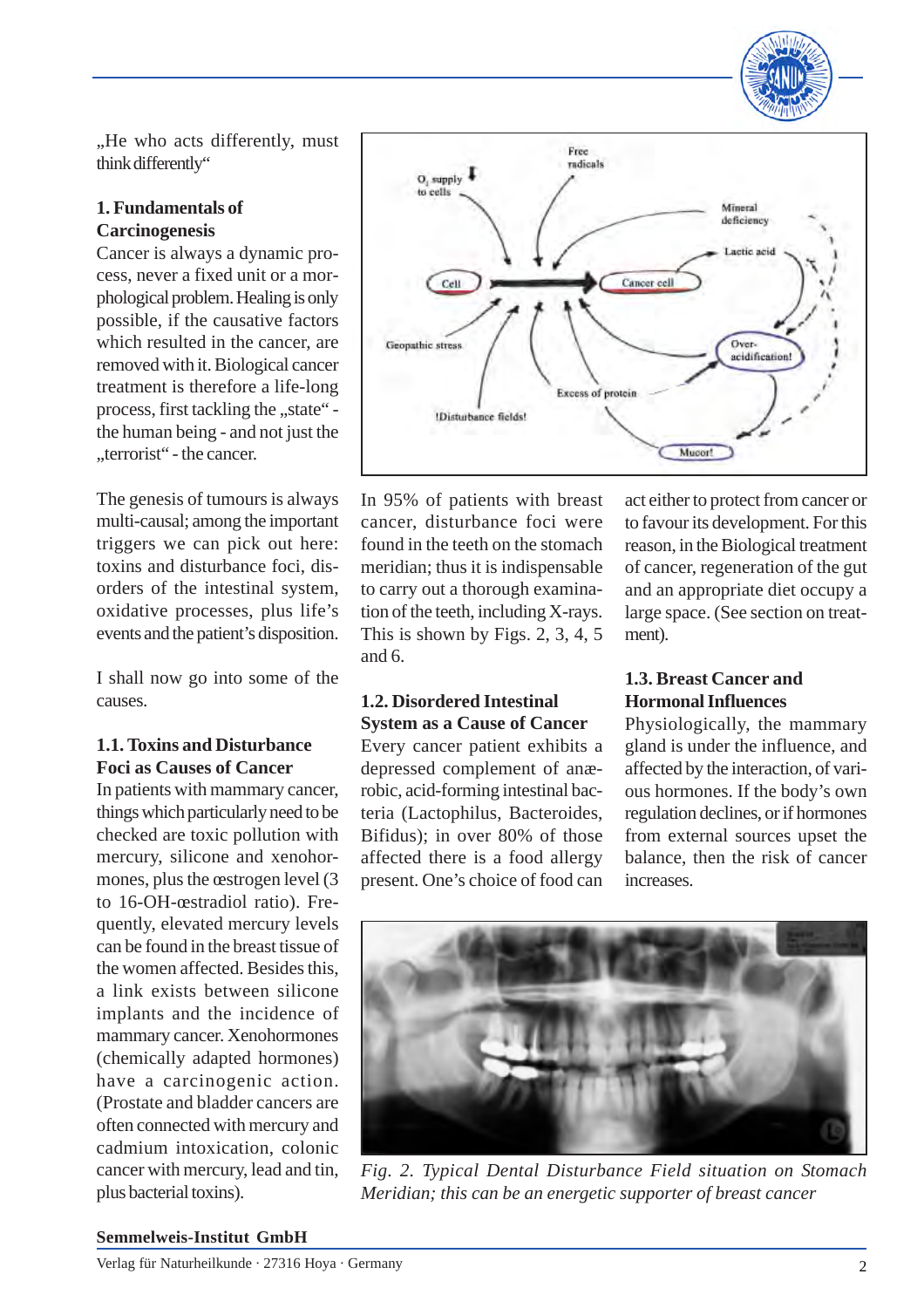



*Fig. 3: Mrs. E.E., b.1956, Breast cancer, Focus formation in area of upper right 6 tooth = "breast tooth", Chronic, post-infectious crural ulcer on the right, lateral.*



*Fig. 4: Breast cancer, has been conservatively treated for 4 years; relapse. State following radiotherapy and chemotherapy.*



*Fig. 5: Panoramic X-ray of the patient in Fig. 4, before biological treatment at the Paracelsus Clinic; after removal of the dental foci and amalgam fillings well as elimination and hyperthermia, drying out and healing of the skin; not progressive again until 4 years later.*

The body's own production of progesterone declines some 5-10 years earlier than that of œstrogens. The falling off of natural progesterone results in a relative excess of œstrogen, which again brings about overstimulation of the mammary gland, favouring the formation of breast cancer.

In hormone replacement treatment (HRT), synthetic or semi-synthetic agents made from mare's urine are substituted, and their œstrogen composition does not correspond to that of a woman.

Human œstrogen contains 80% of cancero-protective E3, 5% cancer-promoting E1 and 15% E2. Compared to this, Premarin prepared from the urine of pregnant mares - contains up to 80% of cancer-promoting E1.

Substances with a canceroprotective action are:

- Oestriol
- Progesterone
- Isoflavonoids (soya, tofu, yam root)
- 3-indole-carbinol (broccoli, cabbage, plant fibres)
- At least 25 grams raw food per day reduces xeno-œstrogens  $(SHBG = sex$  hormone binding globulin) is reduced
- The SANUM preparations GRIFOKEHL and MUCE-DOKEHL have a regulating action on the hormonal system

The following substances have a cancer-promoting action:

- Oestrones (animal œstrogens)
- Food containing animal protein and saturated fats
- Overweight (insulin!)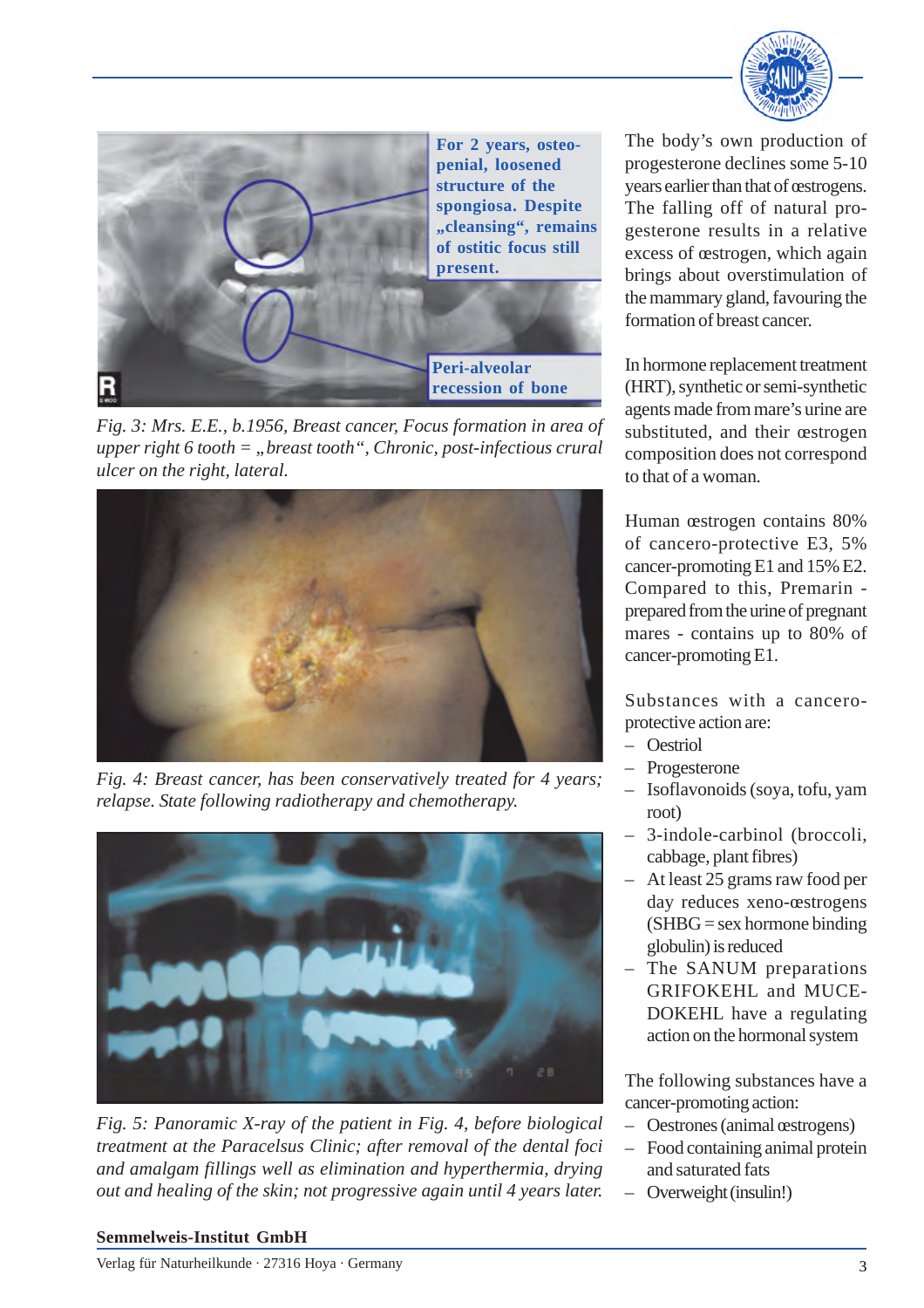



*Fig. 6: Dark field image; 50-year-old patient with breast cancer/ confirmation of the findings of dental mychites, a typical sign of a dental disturbance focus.*

– Alcohol: 2-3 glasses of beer or wine a day raises the breast cancer rate by 20-50%, so alcoholic drinks are to be avoided; if however these have been consumed, then B-vitamins and vitamin C should be taken in high doses.

### **1.4. Emotional Aspects of Carcinogenesis**

In every case of cancer there is a central ,, life theme", typical of the patient concerned, which needs to be taken into account in biological treatment.



*Fig. 8: Dark field Microscopy and Cancer*

In breast cancer, we are dealing with a combination of various problems:

- The archetypal theme is the emotional or physical loss of the central male partner (father, son, or partner in marriage).
- The stomach meridian has to do with the fulfilling of expectations, partnership and the future (fear of the future).
- Generally, the female breast is connected with the close male partner, and with loss of one's partner and of the future.

# **2. Holistic Test Methods to Establish Toxic Pollution, Causes of Tumours and TumourActivity**

To complement the thorough casetaking and clinical findings, the following investigations are particularly indicated where breast cancer is suspected:

- Major stool test (Ganzimmun Laboratory, Mainz)
- Gene test for oxidative stress
- Gene test for detoxification
- Tumour marker Ca 15-3 and **CEA**
- Heavy metal test (DMPS test)
- Food allergies: IgG4 (Ganzimmun Laboratory, Mainz)
- Orthopan tomography
- Heart Rate Variability Test (ANSA)
- Thermography: CRT Thermography is a very good instrument for early diagnosis and for spotting a tendency to breast cancer.
- **– Dark field Microscopy, see Figs. 8 and 9.**

Dark field microscopy NEVER shows cancer, but rather signs of cancer and cancerous tendencies; apart from this it is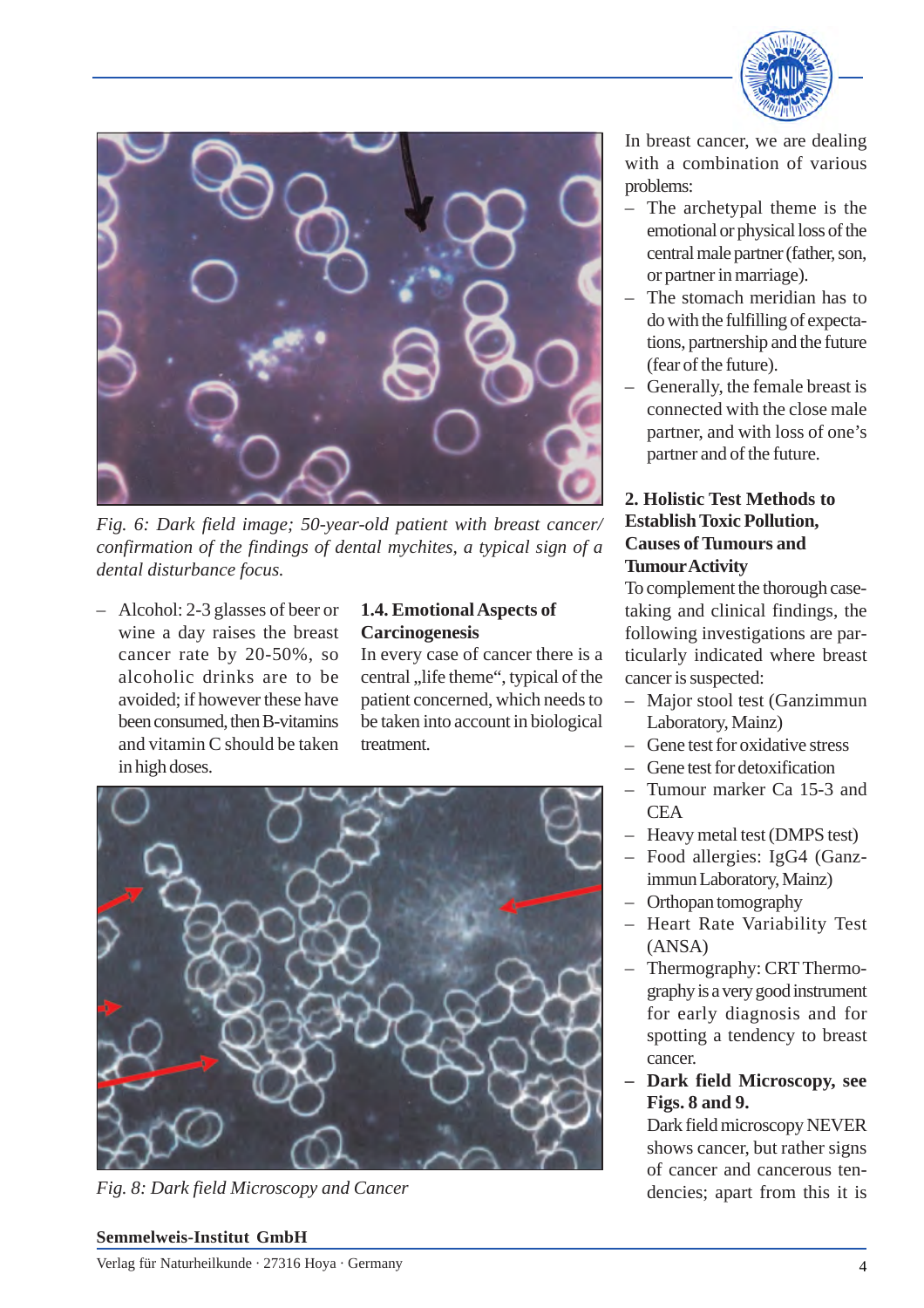

well suited to assessing the progress of a treatment.

In cancer, signs in the dark field are, *inter alia*, dendroid vacuoles, filite nests, parasitoid shapes, ascite formation out of the cells, intracellular sporoid symprotites, changes in cell walls, and ,, empty plasma" as an expression of blocks and/or geopathological disorders.

In the course of an intensive biological cancer treatment (incl. haptenes, mistletoe preparations and enzymes), these thick-walled sclerotic mychites turned up (see Fig. 10); as well as this, the histological findings switched from an adenocarcinoma to a severely sclerosing adenofibroma.

#### **3. Biological Medicine's Cancer Treatments in Breast Cancer.**

A newly diagnosed breast cancer is NEVER a medical emergency; before any surgery or test biopsy, it is preferable to investigate the accompanying causative factors and undertake a thorough preparation. This includes, e.g., a preliminary selenium treatment, immunobiological treatment and a precise treatment plan. The strength of biological cancer treatment lies precisely in the individual combination of several treatment methods. Over the last 20 years, chemotherapy has not improved the prognosis, but only multiplied suffering.

The SANUM palette of medicines intervenes in the development of cancer on various levels and therefore, in my opinion, it is particularly suited to the holistic



*Fig. 9: Dark field Microscopy and Cancer*

treatment of cancer, and also in ætiological treatment of autoimmune diseases. SANUM treatment should always be combined with other appropriate measures, e.g. mistletoe therapy, orthomolecular therapy, enzyme therapy, phytotherapy, complex homœopathy and hyperthermia.

The SANUM remedies are particularly suitable for anti-degenerative and cancer treatments, which tackle the problem on different levels:

- over-acidification
- cell respiration/ metabolic waste
- cell membrane potential
- endobiontic high valencies



*Fig. 10: Dark field Microscopy as a Check on Progress in Cancer Treatment*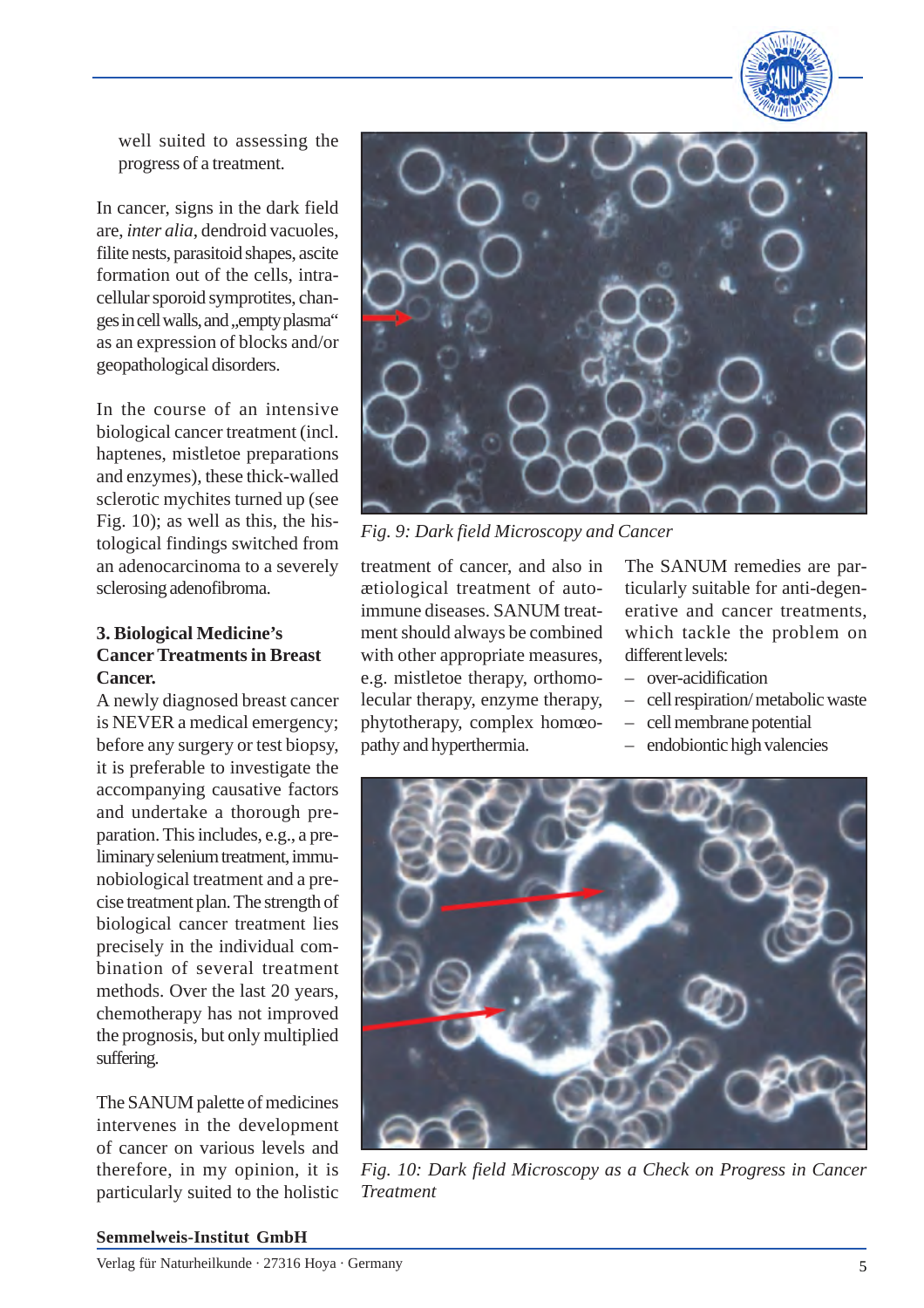

- immunomodulation
- antigen marking of tumour cells.

**Over-acidification** and deficient **cell respiration** are balanced out by a vegetarian diet rich in alkalis. ALKALA N, 1 measuring spoon 2- 3 times a day in hot water, SANUVIS, FORMASAN and/or CITROKEHL as well as Citric Acid Cycle catalysts, such as coenzymes or quinones.

For detoxification and elimination of **metabolic waste** we prescribe LIPISCOR, ZINKOKEHL, SE-LENOKEHL, PINIKEHL, LARI-FIKEHL or MUSCARSAN, plus omega-3-fatty acids.

The **cell membrane potentials** are improved with LEPTO-SPERMUSAN (high dosage, with 20-25 drops 3 times a day), MA-PURIT, 1 capsule 2-3 times a day, ZINKOKEHL 4X 10-15 drops daily, and unsaturated fatty acids.

MUCOKEHL, NIGERSAN and

### **Prescription for Basic Treatment of the Patient with Breast Cancer**

**Enzyme therapy** (intermittent)

- Wobemucos 2 tablets twice a day
- **Orthomolecular therapy**
- Vitamin C, 2-3 g a day
- Folic acid 2 mg a day (or in alkaline infusion)
- Magnesium orotate or MAPURIT 1 capsule twice a day
- poss. DHA 25 mg every other day, depending on hormonal status
- Vitamin B complex (without Vit. B12!!) in high dosage
- Zinc as Zinc gluconate, 30 mg a day
- Coenzyme Q10, 100 mg daily, intermittently
- Selenium, 150 mg a day.

### **Phytotherapy**

- Wheat grass, 1 tsp. 3 times a day
- poss. Bio-King® algæ, ½ tsp. 2-3 times a day
- Curcumin

**Mistletoe therapy** (s.c. injection, 3 times a week) Iscador M c. Arg., (Weleda) Series 1, alternating with THYMOKEHL/Glyoxal Comp (Heel), SANUKEHL Serra **SANUM Therapy**

- Possibly initially build up the gut (see Point 3.1)
- SANUVIS 40 drops 3 times a day
- MUCOKEHL 4X, 1 capsule a day
- UTILIN 4X, 1 capsule a week / RECARCIN 4X, 1 capsule a week
- in weekly alternation
- LEPTOSPERMUSAN (high dosage, 25 drops 3 times a day!!)

*Fig. 11: Prescription for Basic Treatment of the Patient with Breast Cancer*

FORTAKEHL encourage the downward development of **endobiontic high valencies**. To support a rapid excretion of the lower valencies thus created, indicated remedies are MUCO-KEHL Excretion/Racetox and NIGERSAN Excretion/Aspitox.

Depending on the individual symptoms, for immunomodulation we prescribe UTILIN, UTILIN, "S", PROPIONIBACTERIUM AVI-DUM, ARTHROKEHLAN "A", ARTHROKEHLAN "U" or THYMOKEHL.

# **Antigen marking of tumour cells**

is achieved by means of appropriate haptenes:

- SANUKEHL Pseu in cancer of the colon or prostate
- SANUKEHL Prot in cancer of the colon or liver
- SANUKEHL Serra generally as a fundamental remedy, e.g. in breast or bronchial cancer.



*Fig. 12: Carrying out Peritumorous Infiltration in Cancer of the Breast*

Particularly in the case of tumours of the breast, peritumorous infiltrations have proved their worth. They result in sclerosing, they neutralise the damaging lævorotatory R-Lactic acid, activate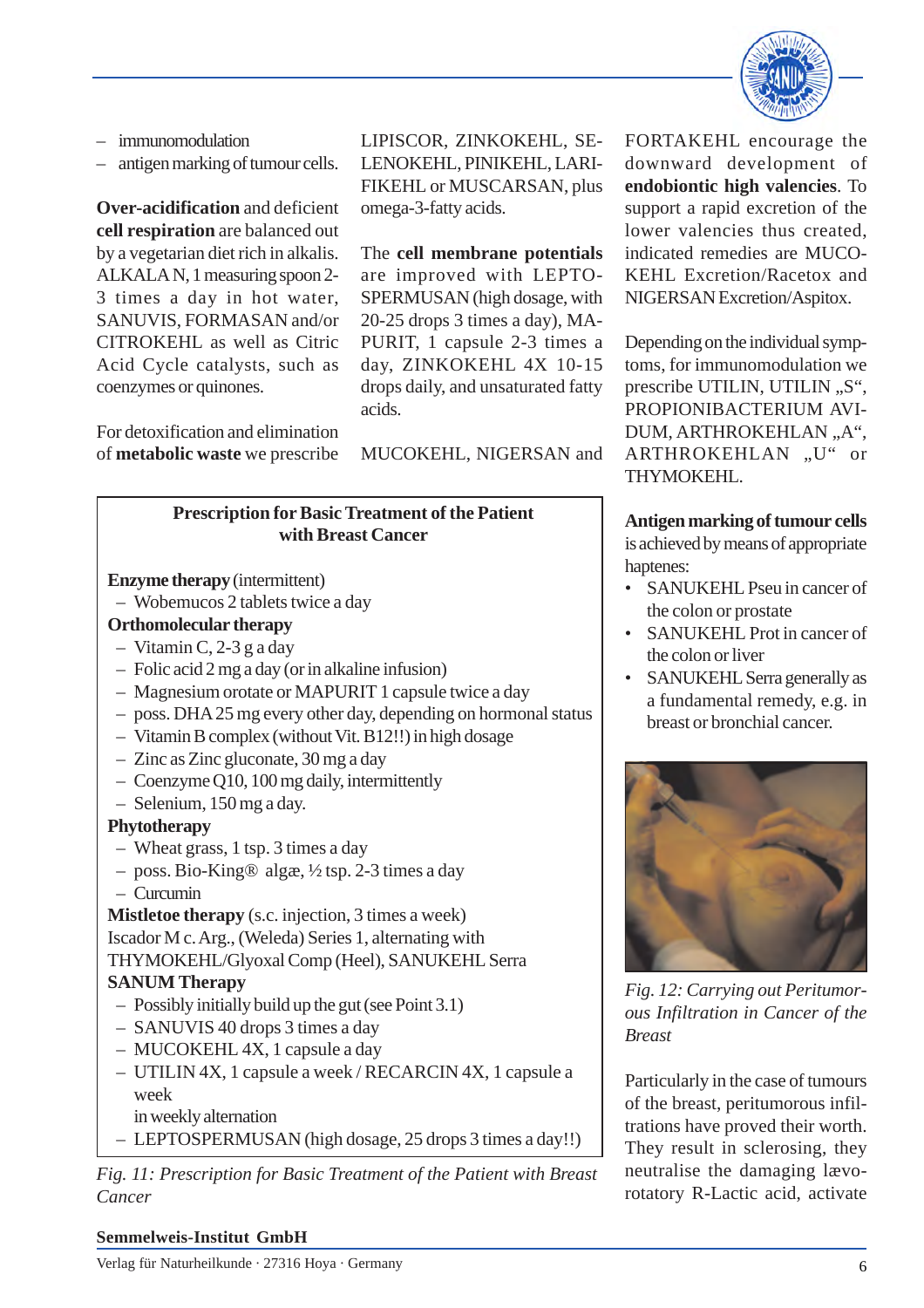

macrophage activity and act locally to combat cell-wall-deficient bacteria.

The injection is made up on an individual basis; tried-and-tested medicines for this purpose are Wobemucos (Mucos Pharma), Lidocain, SANUKEHL Serra 7X, Glyoxal comp (Heel), SANUVIS, Iscador 2-5 mg. (Weleda), Selenase (Biosyn).

#### **3.1 Building up the Gut and Nutrition**

A fundamental component of every cancer treatment is the building up of the gut and the intestinal flora. Besides a change of diet, appropriate medicines are also employed.

The regeneration of the intestinal flora and mucosa follows the same principle as the maintenance of a football pitch:

It needs humus, seed and fertilizer.

Here, the humus corresponds to the intestinal mucosa and the Peyer's patches, and it is reinforced by preparations such as REBAS 4X, UTILIN, glutamine or Eveliza (obtainable on www.intensivseminare.ch).

The intestinal bacteria represent the seed, and can be supported by medicines such as Symbiolact, Symbioflor 1 and Symbioflor 2 (from Symbiopharm).

The "fertilizer" is provided by an appropriate diet of raw foods rich in vitamins, with unsaturated oils and Isopathic preparations, e.g. FORTAKEHL, NOTAKEHL, PEFRAKEHL, MUCOKEHL, NIGERSAN.

The correct diet is a kingpin of cancer treatment. The cancer diet, as carried out in the Paracelsus Clinic at Lustmühle, is based on, inter alia, Dr. Rau's knowledge regarding hypo-allergenic diet, Dr. Gerson's and Dr. Bruker's guidelines, the discoveries of Dr. Fryda and Dr. Budwig, and the research carried out by Dr. Johannes Coy.

The main criteria of the Paracelsus-Coy cancer diet are:

- no sugar or farinaceous foods
- no foods with a high glycæmic index
- so far as possible no food allergens (cow's milk, hazelnuts, almonds, maybe gluten)
- maximum daily quantity of protein 70 g. (little meat, but poultry and fish 3 times a week)
- 3-4 dsp. a day of vegetable oils (fatty acids)vegetables with a low glycæmic index, raw foods unlimited
- no alcohol; drink a lot: c. 3-4 litres a day.

This diet effects an improvement in the cell respiration and oxygenisation, in the pH level of the tissues and in the cell membrane potential, it reduces the production of lactate in the cancer cell and the carcinogenic insulin fluctuations, and it unburdens the cellular immune system.

As a matter of principle, every patient should undertake a longterm milieu treatment; this is composed with the aid of the laboratory test results (stool analysis, food allergens, etc.).

Alkaline infusions complement the treatment well. They have a powerful anabolic action, encourage the mesenchymal transport mechanisms and the detoxification, and they have a strong antineoplastic and analgesic action. They prepare the milieu for a reduction in the endobiontic high valencies.

Proven indications for alkaline infusions include cancers and tumours of all kinds, rheumatic, neurological and coronary diseases, problems of over-acidification and heavy metal intoxications. Alkaline infusions are ideal stock solutions for Isopathic and Homœopathic remedies.

In the case of cancer, it is advisable to add the following remedies to the alkaline infusion, depending on the individual's symptom picture:

#### **Dr. Rau's Alkaline Infusions:**

| <b>Composition:</b> | NaCl 0.72% / NaBicarb 1.68% aa ad 500 ml. (isotonic)                                        |
|---------------------|---------------------------------------------------------------------------------------------|
|                     | (obtainable from: Paracelsus Pharmacy, Lustmühle, CH)                                       |
|                     | <b>Administration:</b> 2-3 times a week, weekly or alternate weeks, infused over 1-2 hours. |

*Fig. 13: Prescription for Dr. Rau's Alkaline Infusion*